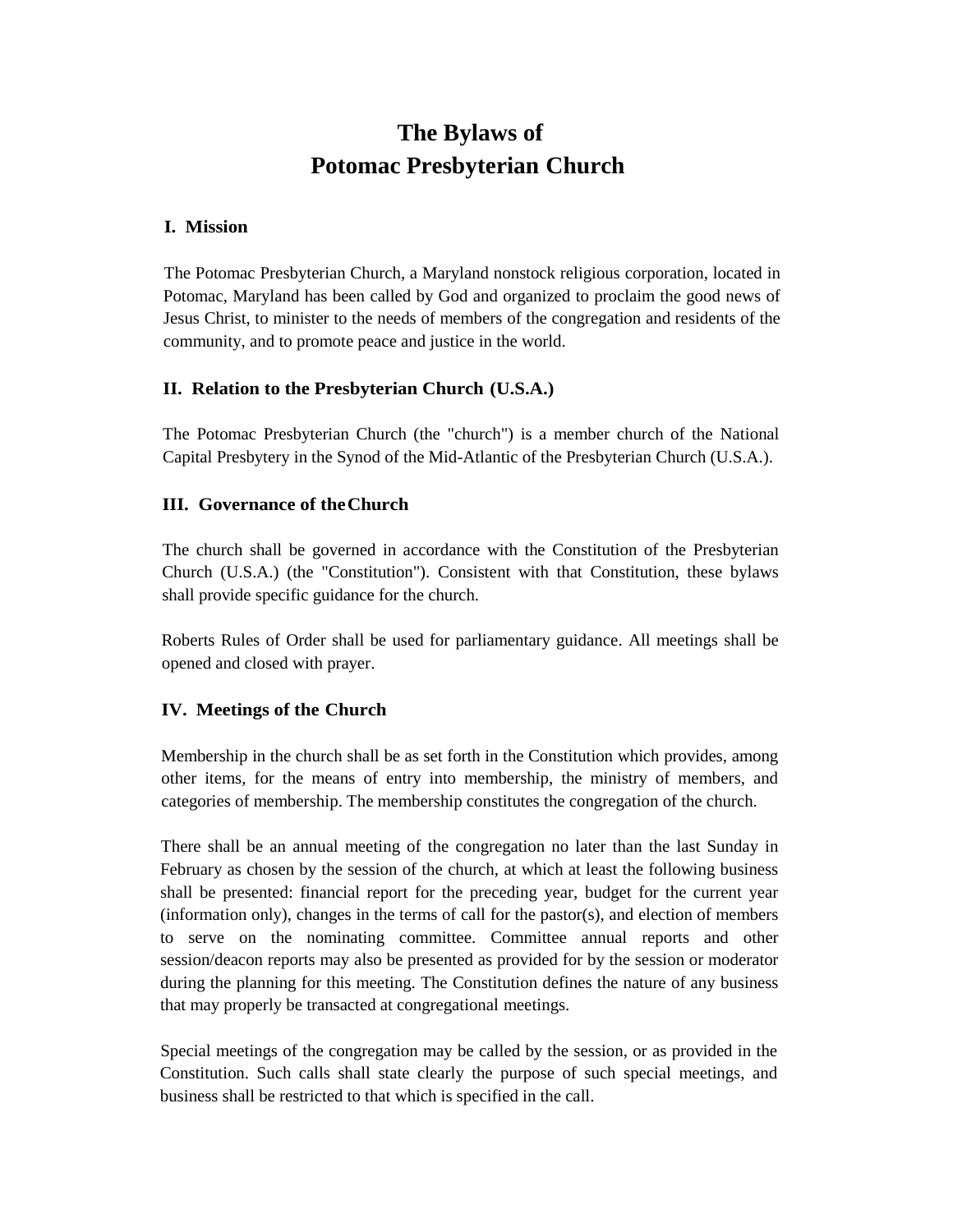## **V. Notice of Meetings**

Adequate public notice of all congregational meetings shall be given, including written notice given at two regular services of worship prior to the meeting. One of these services of worship may be held the same day as the meeting.

## **VI. Moderator**

The installed pastor shall moderate the meetings. If it is impractical for the installed pastor to preside, he or she shall invite another teaching elder who is a member of the presbytery or a person authorized by the presbytery to serve as moderator. If there is no installed pastor, or the installed pastor is unable to moderate and/or to name another moderator, the presbytery shall make provision for a moderator.

## **VII. Secretary**

The clerk of session shall serve as secretary. If the clerk is not present or is unable to serve, the congregation shall elect a secretary.

## **VIII. Minutes of theMeeting**

The minutes of the meeting recorded by the secretary shall be attested by the moderator and the secretary, recorded in the minute book of the session.

## **IX. Quorum for the Meeting**

The quorum of a meeting of the congregation shall be the moderator, the secretary, and no fewer than ten percent of the active members of the congregation as determined by clerk of session based on the current roll. The secretary shall determine that a quorum is present. All active members of the congregation present at either annual or special meetings are entitled to vote. Voting by proxy is not allowed.

## **X. Incorporation and Administration**

In accordance with the laws of the state of Maryland, the congregation has caused a corporation to be formed.

The trustees shall be all of the ruling elders currently serving on session; but the session may determine that a lesser number should serve as trustees, in which case the session shall designate certain of the ruling elders as trustees, and they shall serve until their successors have been similarly designated and qualified, or their terms as ruling elders have ended. The trustees shall elect a President and a Secretary to serve as moderator and recorder of the meetings when corporate matters appear on the session agenda. The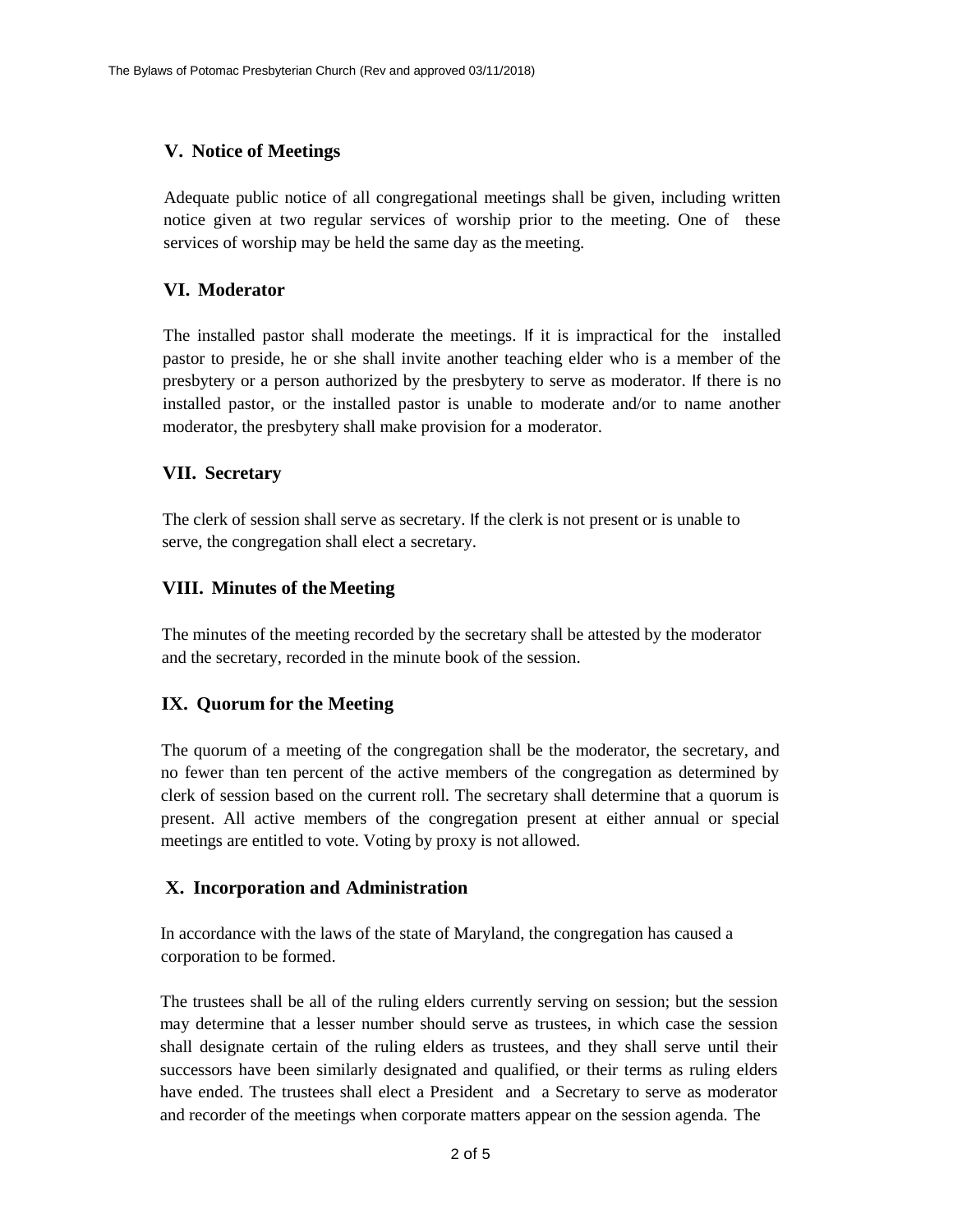President of the trustees may execute legal documents binding upon the corporation in accordance with actions approved by trustees.

Consistent with the laws of this state, both ecclesiastical and corporate business may be conducted at the same meeting of either the session or the congregation.

For purposes of conducting corporate business by the trustees, a quorum shall be a majority of the trustees, and decisions shall be made by majority vote of those present and voting.

For business purposes, the church shall use a calendar year.

The church shall maintain its business records at the church's main office.

The resident agent of the church shall be the installed pastor, and the clerk of session shall file appropriate notices of any change in resident agent's name or address with the Maryland State Department of Assessments and Taxation.

Any action required or permitted to be taken at any meeting of the session or the board of trustees may be taken without a meeting, if a consent in writing to such action is signed by each ruling elder, or trustee, as the case may be, and such written consent is filed with the minutes of proceedings of the session or board of trustees.

Meetings of the session or board of trustees may be held by means of telephone conferences or equipment of a similar communications nature in accordance with applicable law, provided that all persons participating in the meeting can hear each other at the same time. Participation in a meeting by these means shall constitute presence in person at the meeting. Minutes of meetings, including electronic conferences, will be kept in the books of record.

The church shall indemnify any person who is or was a Ruling Elder or Trustee, or officer of the Corporation against expenses and liabilities in connection with any proceeding involving such person, by reason of his being or having been such a ruling elder, trustee, or officer of the church, to the fullest extent now or hereafter permitted by the laws of Maryland. However, if the session (without the participation of an officer seeking indemnification) determines that the person was acting to advance his or her interest rather than the church's interest, or was deliberately dishonest, or otherwise in bad faith, no indemnification will be provided.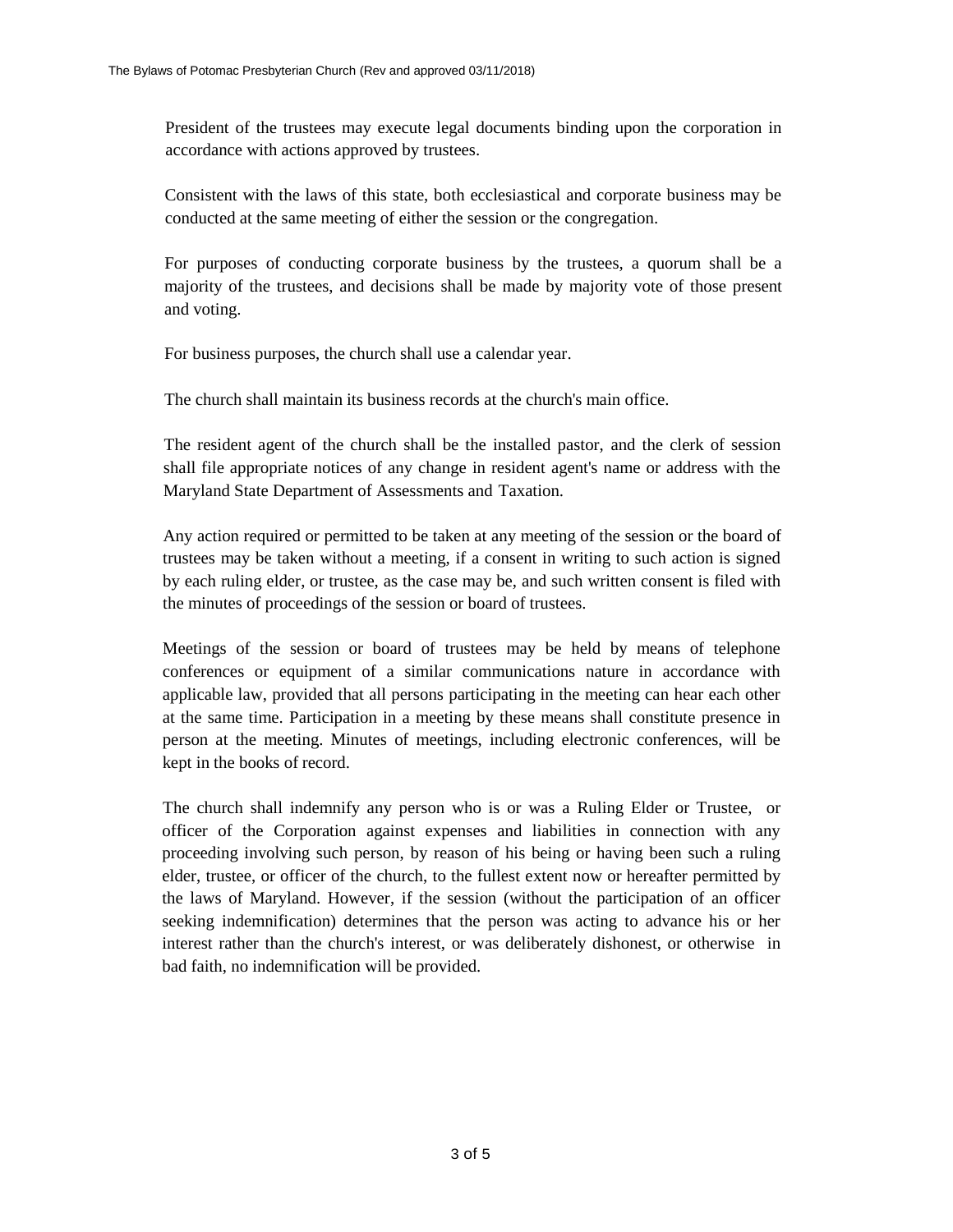## **XI. Nominating Committee**

The congregation shall form a nominating committee in the following manner:

- (1) There shall be four active members on the nominating committee, elected by the congregation at the annual business meeting, at least one of whom is a ruling elder currently serving on the session.
- (2) A proposed slate of nominating committee candidates may be developed by the senior pastor via consultation with session and deacon representatives.
- (3) The senior pastor shall be a member ex-officio and without vote.
- (4) Full opportunity shall always be given to the congregation for nomination from the floor of the congregational meeting by any active member of thecongregation.
- (5) A majority of all active members present and voting shall be required to elect.

#### **XII. Elders**

The congregation, at its annual or a special meeting called for such purpose, shall elect twelve elders ("ruling elders") divided into three equal classes, one class of whom shall be elected each year at the annual meeting for a three-year term. No ruling elder shall serve for consecutive terms, either full or partial, aggregating more than six years. A ruling elder having served a total of six years shall be ineligible for reelection to the session for a period of at least one year.

The session, at its first meeting following the meeting of the congregation held to elect congregational officers, shall elect a current or past ruling elder to serve as clerk and shall form such committees as necessary to carry out its work, including any committees chaired by members of the board of deacons. At that same meeting of the session, the session shall annually elect a treasurer. A quorum for the session shall be the installed pastor or other presiding officer, acting as moderator, and one third of the ruling elders.

The session may appoint an Endowment Fund Committee to be responsible for the development, promotion, and interpretation of the benefits of the endowment funds to the congregation. No less than yearly, the session will review the actions of the Endowment Fund Committee and the financial performance of endowment fund investments.

#### **XIII. Deacons**

The congregation, at its annual or a special meeting called for such purpose, shall elect deacons divided into three classes which shall be of equal number, if possible.

The size of the board of deacons shall be decided by vote of session, prior to the meeting to be held to elect congregational officers. No deacon shall serve for consecutive terms, either full or partial, aggregating more than six years, except in exigent circumstances as approved by the installed pastor or session. A deacon having served a total of six years shall be ineligible for reelection to the board of deacons for a period of at least one year.